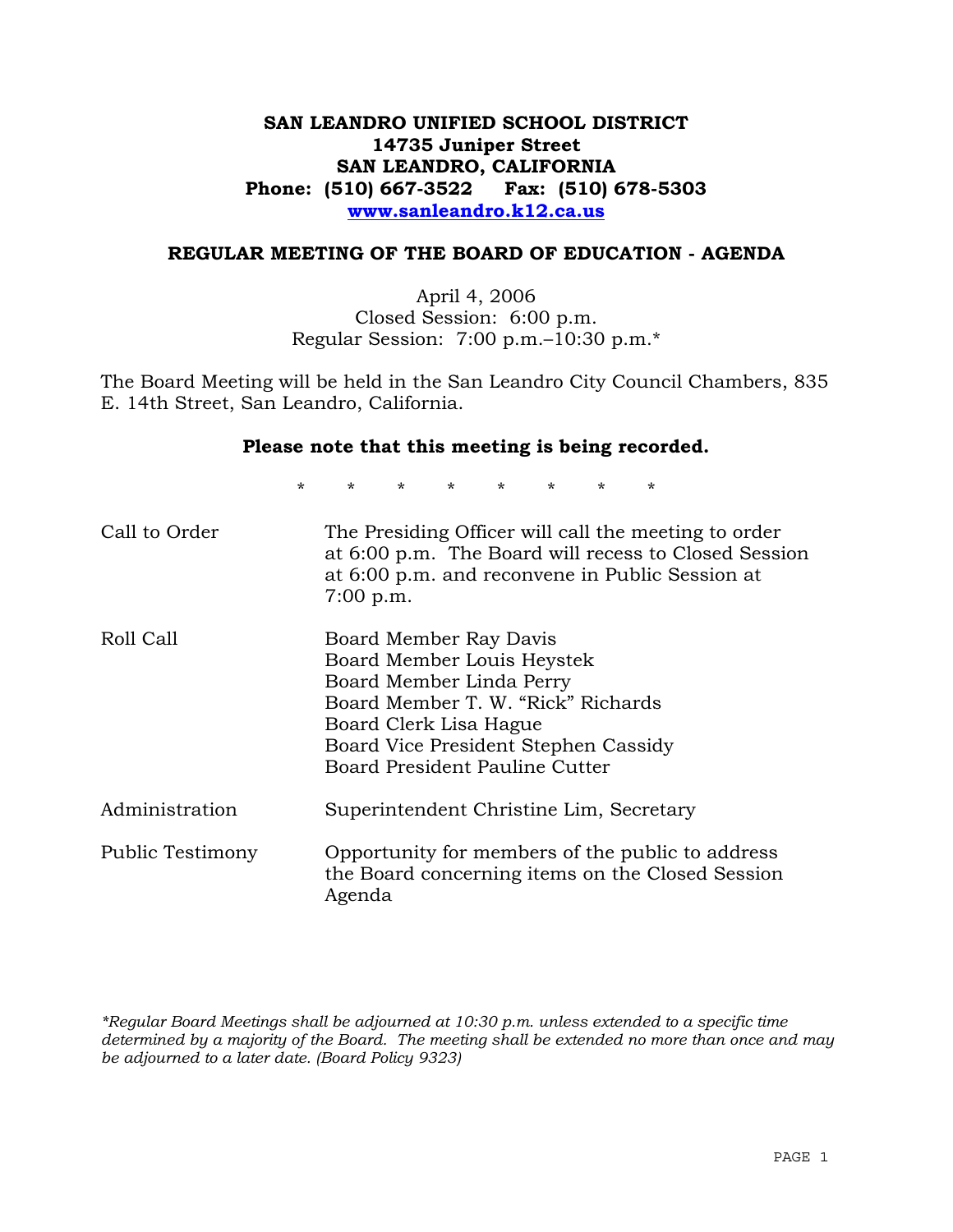Prior to the Public Session, the Board will meet in Closed Session pursuant to Education Code Sections 35146 and 48918(c), and Government Code Sections 54957, 54957.6, and 54956.9.

- a) Student Expulsions
- b) Public Employee Performance Evaluation, Title: Superintendent's Evaluation
- c) Conference with Labor Negotiator
- d) Public Employee Appointment Title: McKinley Elementary School Principal, and Director of Student Support Services
- e) Conference with Legal Counsel Existing Litigation

| Report Closed<br>Session Action | Motion __________ Second __________ Vote ________     |                                         |                                                                                                                                                                                                                                                                                                                                                                                                                                                                                                                                                                                                                                                                                                                                                                                                                                                                                                                                                                                                                        |
|---------------------------------|-------------------------------------------------------|-----------------------------------------|------------------------------------------------------------------------------------------------------------------------------------------------------------------------------------------------------------------------------------------------------------------------------------------------------------------------------------------------------------------------------------------------------------------------------------------------------------------------------------------------------------------------------------------------------------------------------------------------------------------------------------------------------------------------------------------------------------------------------------------------------------------------------------------------------------------------------------------------------------------------------------------------------------------------------------------------------------------------------------------------------------------------|
| Pledge of Allegiance            |                                                       |                                         |                                                                                                                                                                                                                                                                                                                                                                                                                                                                                                                                                                                                                                                                                                                                                                                                                                                                                                                                                                                                                        |
| Approve Agenda                  | Motion ___________ Second ____________ Vote _________ |                                         | Approve the Regular Meeting Agenda of April 4, 2006                                                                                                                                                                                                                                                                                                                                                                                                                                                                                                                                                                                                                                                                                                                                                                                                                                                                                                                                                                    |
| Legal Statement                 | 54954.2(a)                                            |                                         | Members of the audience who wish to address the<br>Board are asked to complete the yellow card available at<br>the entrance and submit it to the Board's Administrative<br>Assistant. Speakers who have completed the card will be<br>called when the item is reached on the agenda or, for<br>non-agenda items, during the Public Testimony. Cards<br>are to be turned in before the item is reached on the<br>agenda. Please note that this meeting is being recorded.<br>State law prohibits the Board of Education from taking<br>any action on or discussing items that are not on the<br>posted agenda except to A) briefly respond to statements<br>made or questions posed by the public in attendance; B)<br>ask questions for clarification; C) provide a reference to a<br>staff member or other resource for factual information in<br>response to the inquiry; or D) ask a staff member to<br>report back on the matter at the next meeting and/or put<br>it on a future agenda. (Government Code Section |
| <b>REPORTS</b>                  |                                                       | <b>Student Representatives' Reports</b> |                                                                                                                                                                                                                                                                                                                                                                                                                                                                                                                                                                                                                                                                                                                                                                                                                                                                                                                                                                                                                        |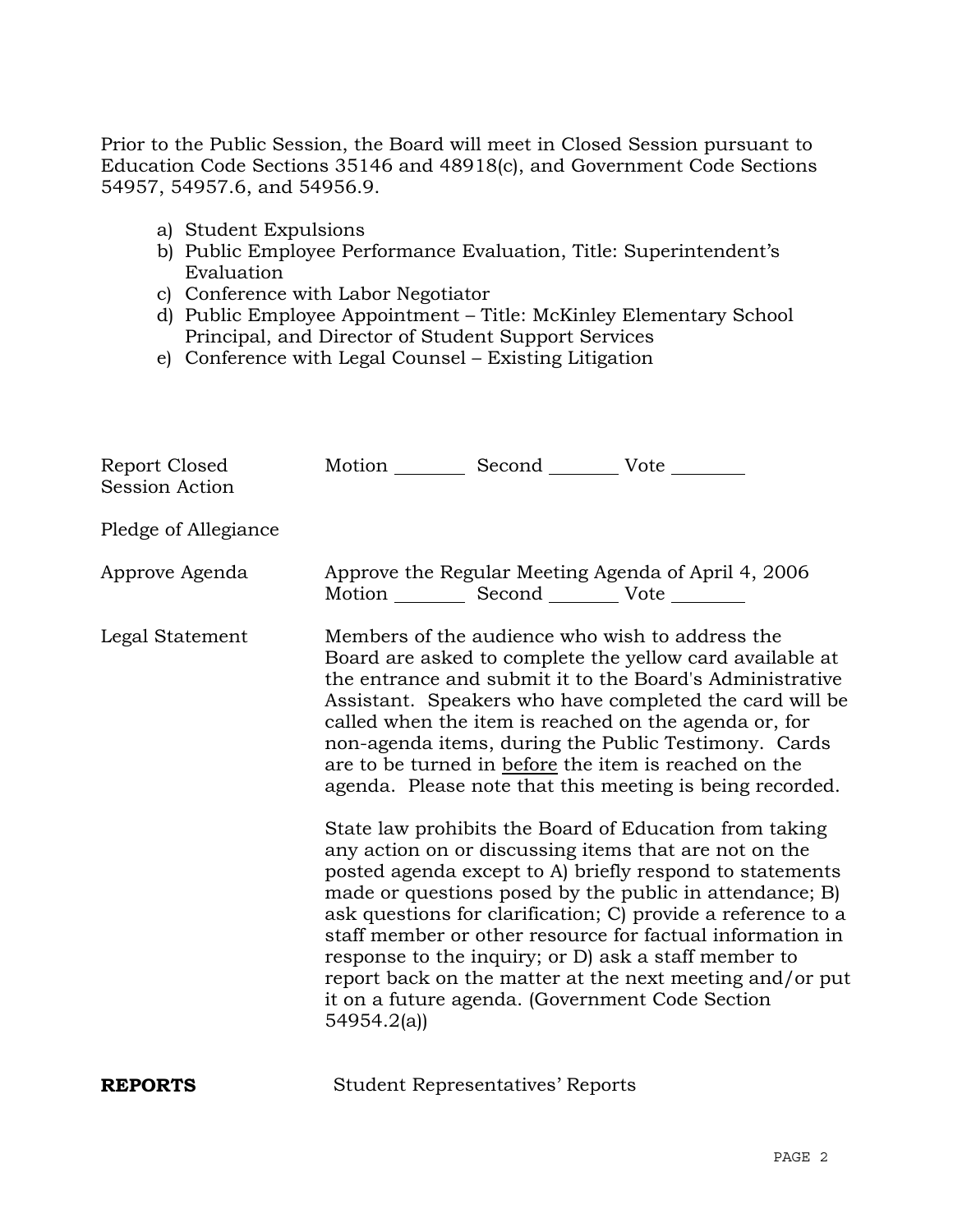# **PRESENTATIONS**

- \* Certificate of Commendation will be presented to Wilson Elementary School Fifth Grader, Alison Jenifer Smith, for receiving the Southern Alameda County Alliance of African-American Educators Cultural Awareness Achievement Award.
- \* Business Manager Bruce Colby will present an update on Position Control.

# **PUBLIC TESTIMONY ON NON-AGENDA ITEMS**

**REPORTS** Correspondence Superintendent's Report Board Committee Reports

• City/District Liaison

## **CONSENT ITEMS**

These items are considered routine and may be enacted by a single motion. At the request of any member of the Board, any item on the consent agenda shall be removed and given individual consideration for action as a regular agenda item.

#### General Services

| $1.1-C$             | <b>Staff Recommendation:</b>                     |
|---------------------|--------------------------------------------------|
| Approval of Board   | Approve the minutes of the regular board meeting |
| Minutes - March 7,  | held on March 7, 2006.                           |
| 2006                | Motion Second Vote                               |
| $1.2-C$             | Staff Recommendation:                            |
| Approval of Board   | Approve the minutes of the regular board meeting |
| Minutes – March 21, | held on March 22, 2006.                          |
| 2006                | Motion Second Vote                               |
| $1.3-C$             | Staff Recommendation:                            |
| Resolution #06-15   | Adopt Resolution #06-15, certifying that Board   |
| Board Member        | member Ray Davis' absence from the March 21,     |
| Compensation        | 2006, public Board meeting was due to hardship.  |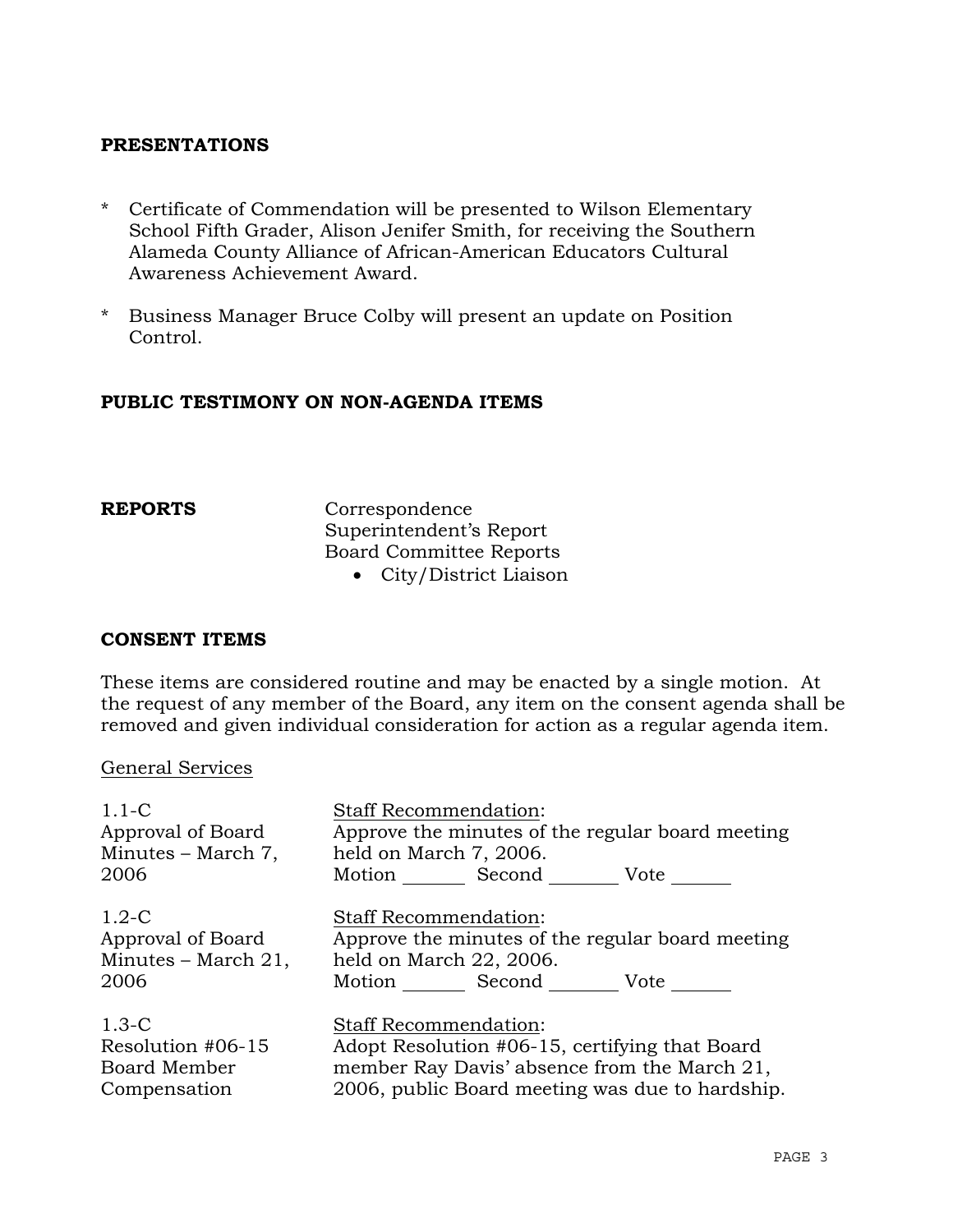Motion Second Vote \_\_\_\_\_\_

# Human Resources

| $2.1-C$          | <b>Staff Recommendation:</b> |                                       |      |
|------------------|------------------------------|---------------------------------------|------|
| Acceptance of    |                              | Accept Personnel Report as submitted. |      |
| Personnel Report | Motion                       | Second                                | Vote |

# Educational Services

| $3.1-C$<br>Recommendation from<br>Administrative Panel<br>for Expulsion          | <b>Staff Recommendation:</b><br>Approve the Administrative Panel's<br>recommendation for expulsion for student<br>$E25-05/06.$<br>Motion _________ Second __________ Vote _______ |
|----------------------------------------------------------------------------------|-----------------------------------------------------------------------------------------------------------------------------------------------------------------------------------|
| $3.2-C$<br>Recommendation from<br>Administrative Panel<br>for Expulsion          | Staff Recommendation:<br>Approve the Administrative Panel's<br>recommendation for expulsion for student<br>E29-05/06.<br>Motion _________ Second __________ Vote _______          |
| $3.3-C$<br>Recommendation from<br><b>Administrative Panel</b><br>for Expulsion   | Staff Recommendation:<br>Approve the Administrative Panel's<br>recommendation for expulsion for student<br>$E30-05/06.$<br>Motion Second Vote                                     |
| $3.4-C$<br>Recommendation from<br>Administrative Panel<br>for Expulsion          | Staff Recommendation:<br>Approve the Administrative Panel's<br>recommendation for expulsion for student<br>E31-05/06.<br>Motion _________ Second __________ Vote _______          |
| $3.5-C$<br>Recommendation from<br>Administrative Panel<br>for Expulsion          | Staff Recommendation:<br>Approve the Administrative Panel's<br>recommendation for expulsion for student<br>E32-05/06.<br>Motion _________ Second __________ Vote _______          |
| $3.6 - C$<br>Recommendation from<br><b>Administrative Panel</b><br>for Expulsion | <b>Staff Recommendation:</b><br>Approve the Administrative Panel's<br>recommendation for expulsion for student<br>E33-05/06.<br>Motion Second Vote                                |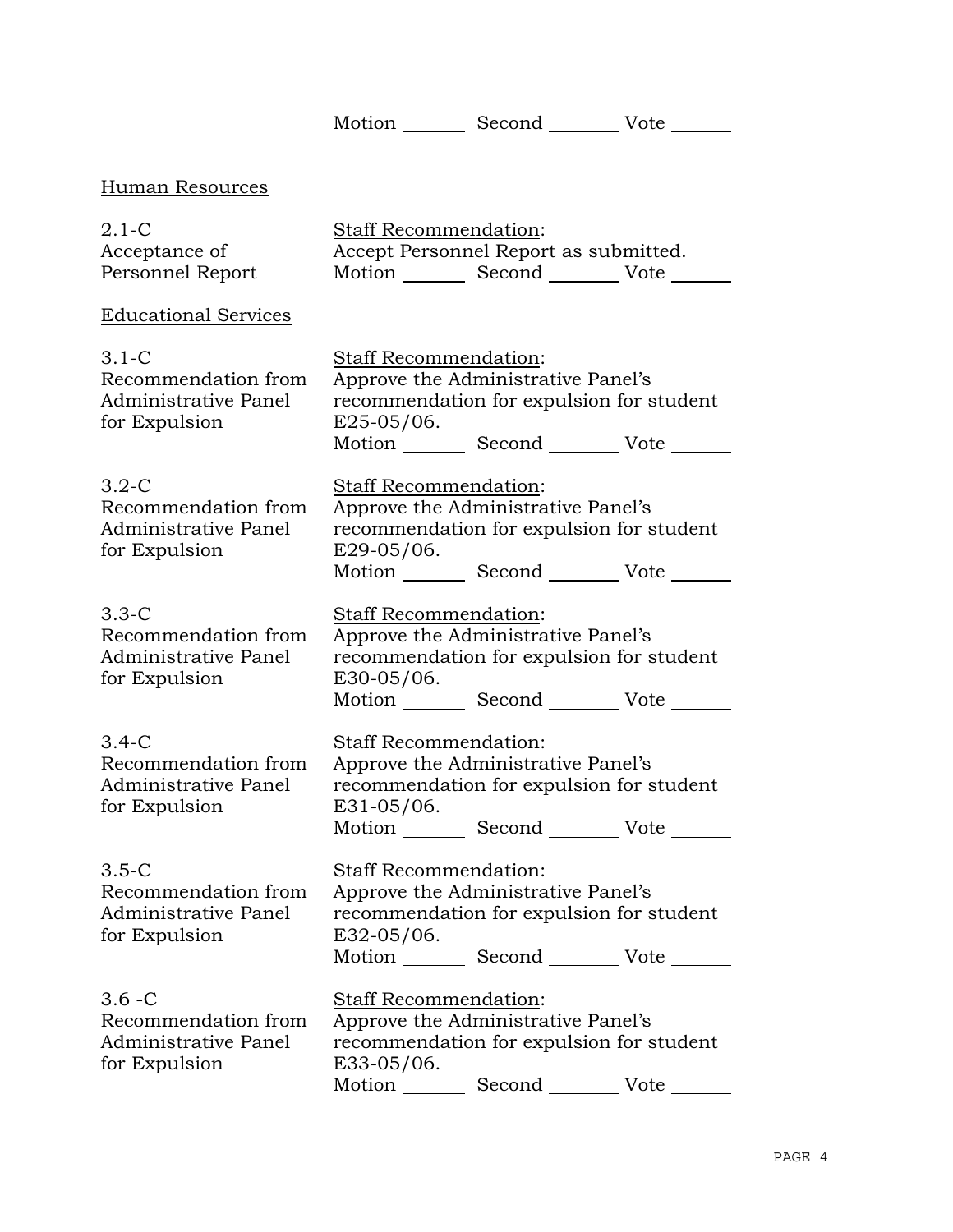| $3.7-C$<br>Recommendation from<br>Administrative Panel<br>for Expulsion                                | <b>Staff Recommendation:</b><br>Approve the Administrative Panel's<br>recommendation for expulsion for student<br>E34-05/06.<br>Motion _________ Second __________ Vote _______                                                                              |
|--------------------------------------------------------------------------------------------------------|--------------------------------------------------------------------------------------------------------------------------------------------------------------------------------------------------------------------------------------------------------------|
| $3.8-C$<br>Addendum to the<br>2004-2005<br>Consolidated<br>Application                                 | Staff Recommendation:<br>Approve the amended page 14 (2004-2005 LEA<br>Reporting Form NCLB Title I Part A and Homeless<br>Education) for the 2004-2005 Consolidated<br>Application.<br>Motion _________ Second __________ Vote _______                       |
| Business, Operations and Facilities                                                                    |                                                                                                                                                                                                                                                              |
| $4.1-C$<br>Intra-Budget Transfers                                                                      | Staff Recommendation:<br>Approve the request for Intra-Budget Transfers for<br>February 2006.<br>Motion _________ Second __________ Vote _______                                                                                                             |
| $4.2-C$<br>Resolution #06-14 to<br>Declare Certain<br>Equipment Surplus<br>and/or Obsolete.            | Staff Recommendation:<br>Adopt Resolution #06-14 to declare certain<br>equipment surplus and/or obsolete due to the age<br>and condition of the designated equipment.<br>Motion _________ Second __________ Vote _______                                     |
| $4.3-C$<br>Independent Audit<br>Selection                                                              | Staff Recommendation:<br>Approve Perry-Smith LLP as the District's audit<br>firm for the 2005-2006 fiscal year, ending<br>June 30, 2006.<br>Motion _________ Second __________ Vote _______                                                                  |
| $4.4 - C$<br>Medi-Cal<br>Administrative<br>Activities (MAA)<br>Contract                                | <b>Staff Recommendation:</b><br>Approve the Medi-Cal Administrative Activities<br>(MAA) contract.<br>Motion _________ Second __________ Vote _______                                                                                                         |
| $4.5-C$<br>Change Order No. 3<br>Growth and<br>Modernization Projects<br>at San Leandro High<br>School | Staff Recommendation:<br>Approve Change Order No. 3 for Vitton<br>Construction Co., for the San Leandro High<br>School Growth project, Bid Package No. 05-05.<br>The $$5,279.00$ represents a .46% increase in the<br>contract amount.<br>Motion Second Vote |